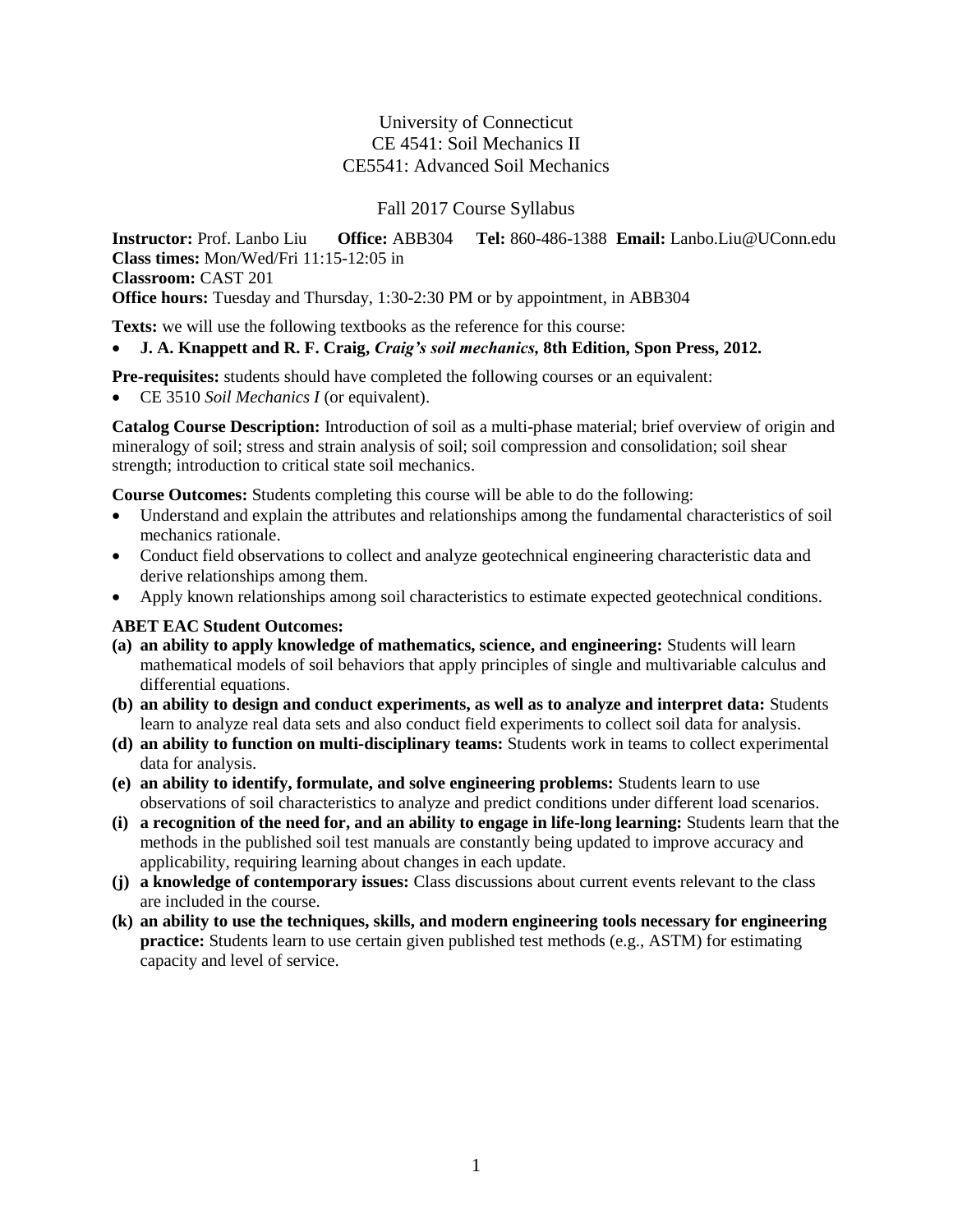| (Mon) W011: Introduction, Ch. 1, Basic characteristics of soils<br>(Wed) W012: Ch. 1, Basic characteristics of soils<br>(Fri) W013: Ch. 1, Basic characteristics of soils                    | HW 1 due  |
|----------------------------------------------------------------------------------------------------------------------------------------------------------------------------------------------|-----------|
| (Mon) W021: Labor Day, no classes<br>(Wed) W022: Ch. 2, Seepage flow<br>(Fri) W023: Ch. 2, Seepage flow                                                                                      | HW 2 due  |
| (Mon) W031: Ch. 3, Seepage flow<br>(Wed) W032: Ch. 3, Finite difference method for seepage<br>(Fri) W033: Ch. 3, Seepage through dam                                                         | HW 3 due  |
| (Mon) W041: Ch. 4, Effective stress<br>(Wed) W042: Ch. 4, Effective stress<br>(Fri) W043: Ch. 4, Effective stress, Graduate Term paper topics determined                                     | HW 4 due  |
| (Mon) W051: Ch. 4, Consolidation<br>(Wed) W052: Ch. 4, Consolidation<br>(Fri, 9/29/17) W053: Mid-term Exam I (HW 1 through 4)                                                                |           |
| (Mon) W061: Ch. 5, Soil behavior in shear<br>(Wed) W062: Ch. 5, Soil behavior in shear<br>(Fri) W063: Ch. 5, Soil behavior in shear                                                          | HW 5 due  |
| (Mon) W071: Ch. 6, Ground investigation<br>(Wed) W072: Ch. 6, Ground investigation<br>(Fri) W073: Ch. 6, Ground investigation                                                                | HW 6 due  |
| (Mon) W081 Ch. 7, In-situ testing<br>(Wed) W082: Ch. 7, In-situ testing<br>(Fri) W083: Ch. 7, In-situ testing                                                                                | HW 7 due  |
| (Mon) W091: Ch. 8, Shallow foundations<br>(Wed) W092: Ch. 8, Shallow foundations<br>(Fri) W093: Ch. 8, Shallow foundations                                                                   | HW 8 due  |
| (Mon) W101: Ch. 9, Deep foundations<br>(Wed) W102: Ch. 9, Deep foundations<br>(Fri 11/3/17) W103: Mid-term Exam II (HW 5 through 8)                                                          |           |
| (Mon) W111: Ch. 10, Advanced foundation topics<br>(Wed) W112: Ch. 10, Advanced foundation topics<br>(Fri) W113: Ch. 10, Advanced foundation topics                                           | HW 9 due  |
| (Mon) W121: Ch. 11, Retaining structures<br>(Wed) W122: Ch. 11, Retaining structures<br>(Fri) W123: Ch. 11, Retaining structures                                                             | HW 10 due |
| W13: Thanksgiving Recess - No Class (Nov. 19-24, 2017)                                                                                                                                       |           |
| (Mon) W141: Ch. 12, Stability of self-supporting soil masses<br>(Wed) W142: Ch. 12, Stability of self-supporting soil masses<br>(Fri) W143: Ch. 12, Stability of self-supporting soil masses | HW 11 due |
| (Mon) W151: Ch. 13, Illustrative cases<br>(Wed) W152: Ch. 13, Illustrative cases<br>(Fri) W153: Review for Final Exam                                                                        |           |